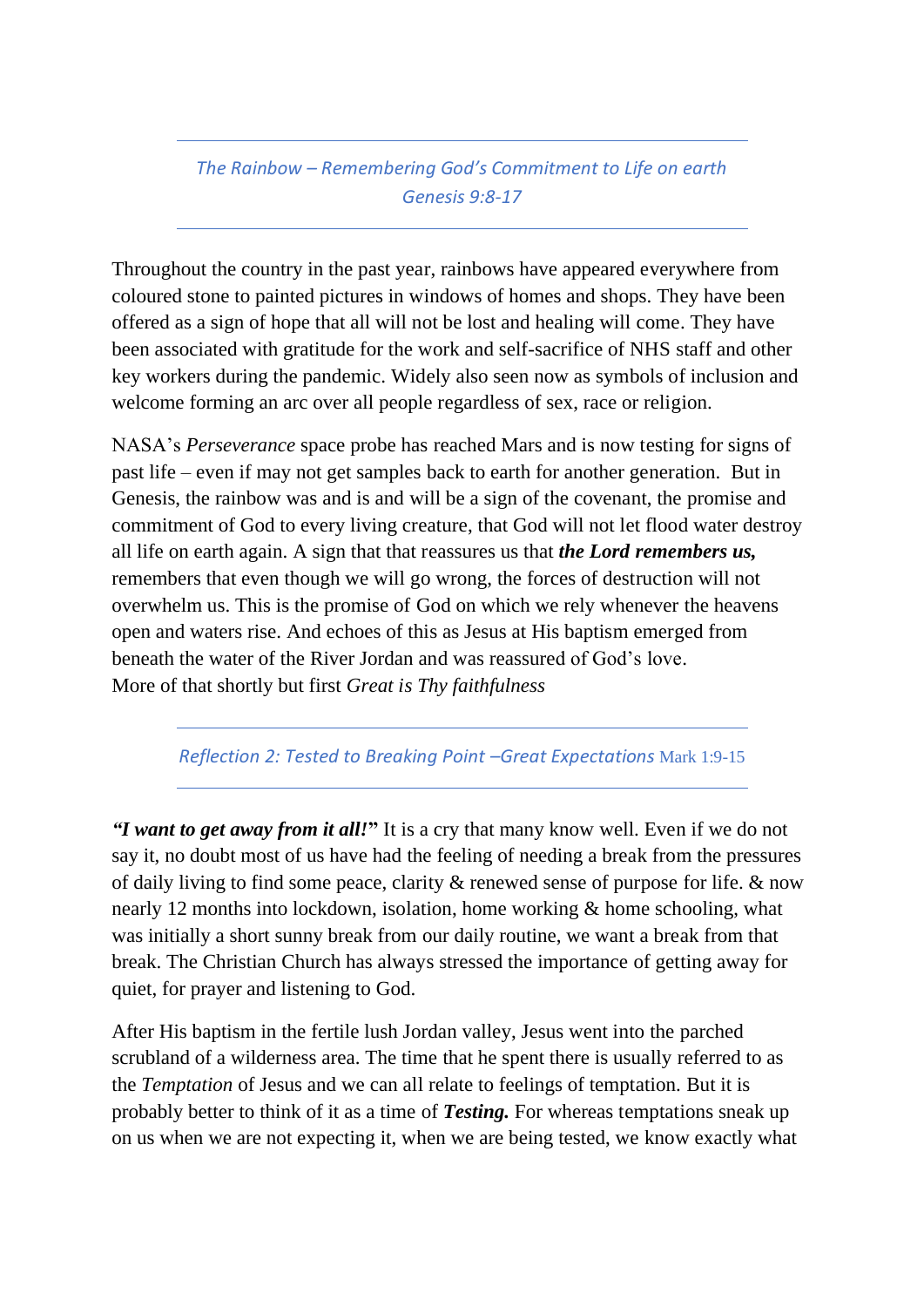we are getting into. When Jesus walked away from the crowds to spend 40 days in the wilderness, He knew what He was doing. He was going to test Himself.

How many of us deliberately place ourselves into positions where we know we will be tested? Some of us relish that challenge but many of us would rather find the path of least resistance, the easy way.

Chapters 4 in both Matthew and Luke's Gospels give similar details, details presumeably passed on later to His disciples, of 4 challenges but Mark just says *Jesus was tested by Satan.* Behind these few words lies an understanding that Jesus fought a colossal battle against the power that brings evil & darkness into the world. Jesus comes through this *testing* by following God's way: the way not of manipulation & compelling power but of love. And by a time set apart in prayer and also attended by angels – We too can know this.

We like to know that goods we purchase are tested to breaking point; it reassures us to know that the car we drive has been crash-tested to ensure it survives and perhaps, we too are reassured that Jesus has been tested to breaking point.

## **Great Expectations**

Being *tempted* "*as we are*"

means He understands our struggles but these temptations were especially *His.*  He needed time and space to decide we what He must do. For years, He'd had a growing awareness that He could be Messiah; and He had learned that God is like a Father, but never with the depth and intensity of this experience of *Abba.*

In the wilderness, He fused the 2 ideas: He wrestled with what was expected of *Messiah* in the new light of the Father's love.

In the desert beyond Jordan, where the flat white stones looked like cakes of bread: *The Messiah when He comes will meet all physical need….*  **but** if you live the way of love you cannot settle for instant material benefit, you have to care for wholeness, and you cannot bribe people*.*

In the hills, where the plains of Esdraelon, scene of Israel's greatest victories, …. lay before Him: *The Messiah when He comes will lead a great army of men and angels and restore Israel's greatness….*  **but** if you live the way of love,